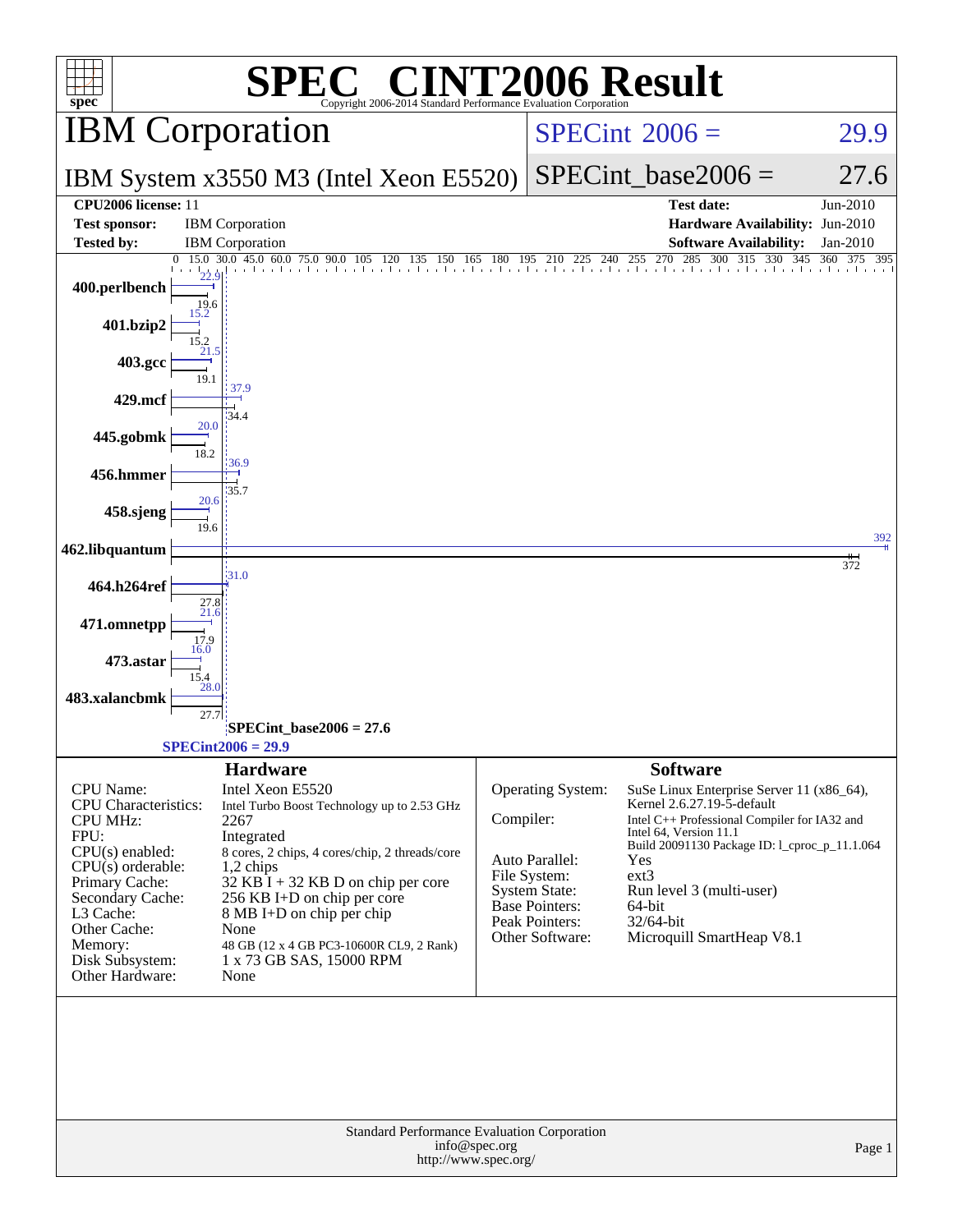

# **[SPEC CINT2006 Result](http://www.spec.org/auto/cpu2006/Docs/result-fields.html#SPECCINT2006Result)**

IBM Corporation

#### $SPECint2006 =$  29.9

IBM System x3550 M3 (Intel Xeon E5520)

 $SPECTnt\_base2006 = 27.6$ 

#### **[CPU2006 license:](http://www.spec.org/auto/cpu2006/Docs/result-fields.html#CPU2006license)** 11 **[Test date:](http://www.spec.org/auto/cpu2006/Docs/result-fields.html#Testdate)** Jun-2010

**[Test sponsor:](http://www.spec.org/auto/cpu2006/Docs/result-fields.html#Testsponsor)** IBM Corporation **[Hardware Availability:](http://www.spec.org/auto/cpu2006/Docs/result-fields.html#HardwareAvailability)** Jun-2010 **[Tested by:](http://www.spec.org/auto/cpu2006/Docs/result-fields.html#Testedby)** IBM Corporation **[Software Availability:](http://www.spec.org/auto/cpu2006/Docs/result-fields.html#SoftwareAvailability)** Jan-2010

#### **[Results Table](http://www.spec.org/auto/cpu2006/Docs/result-fields.html#ResultsTable)**

|                  |                                                   |       | <b>Base</b>    |             |                |       |                |              | <b>Peak</b>                                                |              |                |              |
|------------------|---------------------------------------------------|-------|----------------|-------------|----------------|-------|----------------|--------------|------------------------------------------------------------|--------------|----------------|--------------|
| <b>Benchmark</b> | <b>Seconds</b>                                    | Ratio | <b>Seconds</b> | Ratio       | <b>Seconds</b> | Ratio | <b>Seconds</b> | <b>Ratio</b> | <b>Seconds</b>                                             | <b>Ratio</b> | <b>Seconds</b> | <b>Ratio</b> |
| 400.perlbench    | 500                                               | 19.6  | 499            | 19.6        | 499            | 19.6  | 427            | 22.9         | 426                                                        | 22.9         | 430            | 22.7         |
| 401.bzip2        | 636                                               | 15.2  | 635            | 15.2        | 635            | 15.2  | 633            | 15.2         | 633                                                        | 15.3         | 633            | 15.2         |
| $403.\text{gcc}$ | 420                                               | 19.2  | 420            | <u>19.1</u> | 422            | 19.1  | 375            | 21.5         | 376                                                        | 21.4         | 373            | 21.6         |
| $429$ mcf        | 265                                               | 34.4  | 266            | 34.3        | 265            | 34.4  | 240            | 38.0         | 241                                                        | 37.8         | 241            | 37.9         |
| $445$ .gobmk     | 576                                               | 18.2  | 575            | 18.2        | 572            | 18.4  | 524            | 20.0         | 521                                                        | 20.1         | 524            | 20.0         |
| 456.hmmer        | 260                                               | 35.9  | 261            | 35.7        | 263            | 35.5  | 253            | 36.9         | 253                                                        | 36.9         | 253            | 36.9         |
| $458$ .sjeng     | 613                                               | 19.8  | 618            | 19.6        | 616            | 19.6  | 587            | 20.6         | 586                                                        | 20.6         | 587            | 20.6         |
| 462.libquantum   | 55.6                                              | 372   | 55.8           | 371         | 55.0           | 376   | 53.0           | 391          | 52.8                                                       | 392          | 52.8           | 392          |
| 464.h264ref      | 795                                               | 27.8  | 792            | 27.9        | 795            | 27.8  | 714            | 31.0         | 714                                                        | 31.0         | 714            | 31.0         |
| 471.omnetpp      | 349                                               | 17.9  | 349            | 17.9        | 349            | 17.9  | 289            | 21.6         | 289                                                        | 21.6         | 289            | 21.6         |
| $473.$ astar     | 450                                               | 15.6  | 455            | 15.4        | 457            | 15.4  | 438            | 16.0         | 438                                                        | 16.0         | 438            | 16.0         |
| 483.xalancbmk    | 248                                               | 27.8  | 249            | 27.7        | 249            | 27.7  | 246            | 28.0         | 246                                                        | 28.0         | 246            | 28.1         |
|                  | Decute ennear in the order in which thay were min |       |                |             |                |       |                |              | <b>Dold</b> underlined tout indicates a modian measurement |              |                |              |

Results appear in the [order in which they were run.](http://www.spec.org/auto/cpu2006/Docs/result-fields.html#RunOrder) Bold underlined text [indicates a median measurement.](http://www.spec.org/auto/cpu2006/Docs/result-fields.html#Median)

#### **[Platform Notes](http://www.spec.org/auto/cpu2006/Docs/result-fields.html#PlatformNotes)**

 Turbo Mode Enable Turbo Boost set to Traditional CPU C State Enable

#### **[General Notes](http://www.spec.org/auto/cpu2006/Docs/result-fields.html#GeneralNotes)**

 Binaries were compiled on SLES 10 with Binutils 2.18.50.0.7.20080502 'ulimit -s unlimited' was used to set the stack size to unlimited prior to run OMP\_NUM\_THREADS set to number of cores KMP\_AFFINITY set to granularity=fine,scatter

## **[Base Compiler Invocation](http://www.spec.org/auto/cpu2006/Docs/result-fields.html#BaseCompilerInvocation)**

[C benchmarks](http://www.spec.org/auto/cpu2006/Docs/result-fields.html#Cbenchmarks): [icc -m64](http://www.spec.org/cpu2006/results/res2010q3/cpu2006-20100719-12529.flags.html#user_CCbase_intel_icc_64bit_f346026e86af2a669e726fe758c88044)

[C++ benchmarks:](http://www.spec.org/auto/cpu2006/Docs/result-fields.html#CXXbenchmarks) [icpc -m64](http://www.spec.org/cpu2006/results/res2010q3/cpu2006-20100719-12529.flags.html#user_CXXbase_intel_icpc_64bit_fc66a5337ce925472a5c54ad6a0de310)

# **[Base Portability Flags](http://www.spec.org/auto/cpu2006/Docs/result-fields.html#BasePortabilityFlags)**

400.perlbench: [-DSPEC\\_CPU\\_LP64](http://www.spec.org/cpu2006/results/res2010q3/cpu2006-20100719-12529.flags.html#b400.perlbench_basePORTABILITY_DSPEC_CPU_LP64) [-DSPEC\\_CPU\\_LINUX\\_X64](http://www.spec.org/cpu2006/results/res2010q3/cpu2006-20100719-12529.flags.html#b400.perlbench_baseCPORTABILITY_DSPEC_CPU_LINUX_X64)

Continued on next page

Standard Performance Evaluation Corporation [info@spec.org](mailto:info@spec.org) <http://www.spec.org/>

Page 2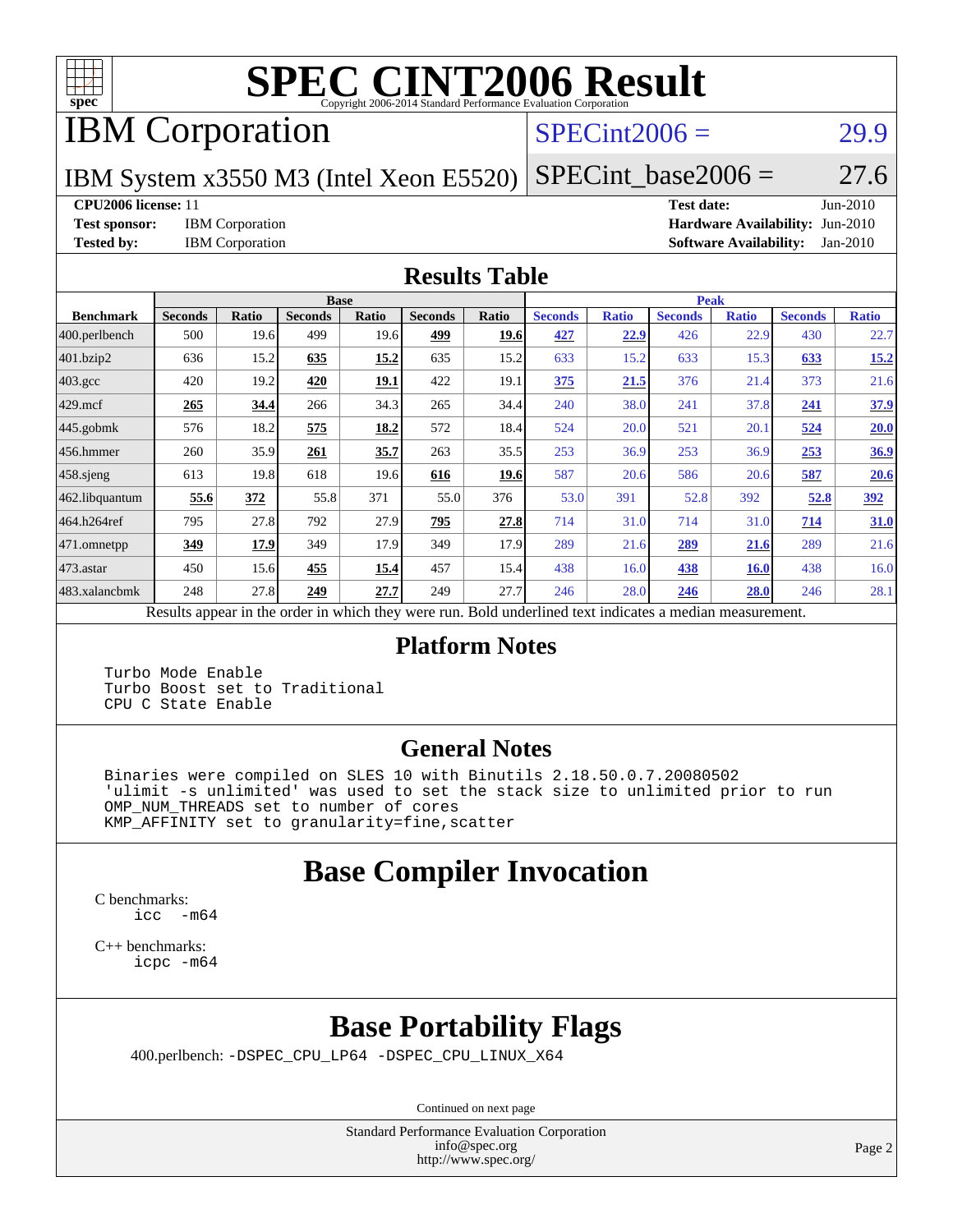

# **[SPEC CINT2006 Result](http://www.spec.org/auto/cpu2006/Docs/result-fields.html#SPECCINT2006Result)**

IBM Corporation

 $SPECint2006 = 29.9$  $SPECint2006 = 29.9$ 

IBM System x3550 M3 (Intel Xeon E5520)  $SPECTnt\_base2006 = 27.6$ 

**[Test sponsor:](http://www.spec.org/auto/cpu2006/Docs/result-fields.html#Testsponsor)** IBM Corporation **[Hardware Availability:](http://www.spec.org/auto/cpu2006/Docs/result-fields.html#HardwareAvailability)** Jun-2010

**[CPU2006 license:](http://www.spec.org/auto/cpu2006/Docs/result-fields.html#CPU2006license)** 11 **[Test date:](http://www.spec.org/auto/cpu2006/Docs/result-fields.html#Testdate)** Jun-2010 **[Tested by:](http://www.spec.org/auto/cpu2006/Docs/result-fields.html#Testedby)** IBM Corporation **[Software Availability:](http://www.spec.org/auto/cpu2006/Docs/result-fields.html#SoftwareAvailability)** Jan-2010

## **[Base Portability Flags \(Continued\)](http://www.spec.org/auto/cpu2006/Docs/result-fields.html#BasePortabilityFlags)**

 401.bzip2: [-DSPEC\\_CPU\\_LP64](http://www.spec.org/cpu2006/results/res2010q3/cpu2006-20100719-12529.flags.html#suite_basePORTABILITY401_bzip2_DSPEC_CPU_LP64) 403.gcc: [-DSPEC\\_CPU\\_LP64](http://www.spec.org/cpu2006/results/res2010q3/cpu2006-20100719-12529.flags.html#suite_basePORTABILITY403_gcc_DSPEC_CPU_LP64) 429.mcf: [-DSPEC\\_CPU\\_LP64](http://www.spec.org/cpu2006/results/res2010q3/cpu2006-20100719-12529.flags.html#suite_basePORTABILITY429_mcf_DSPEC_CPU_LP64) 445.gobmk: [-DSPEC\\_CPU\\_LP64](http://www.spec.org/cpu2006/results/res2010q3/cpu2006-20100719-12529.flags.html#suite_basePORTABILITY445_gobmk_DSPEC_CPU_LP64) 456.hmmer: [-DSPEC\\_CPU\\_LP64](http://www.spec.org/cpu2006/results/res2010q3/cpu2006-20100719-12529.flags.html#suite_basePORTABILITY456_hmmer_DSPEC_CPU_LP64) 458.sjeng: [-DSPEC\\_CPU\\_LP64](http://www.spec.org/cpu2006/results/res2010q3/cpu2006-20100719-12529.flags.html#suite_basePORTABILITY458_sjeng_DSPEC_CPU_LP64) 462.libquantum: [-DSPEC\\_CPU\\_LP64](http://www.spec.org/cpu2006/results/res2010q3/cpu2006-20100719-12529.flags.html#suite_basePORTABILITY462_libquantum_DSPEC_CPU_LP64) [-DSPEC\\_CPU\\_LINUX](http://www.spec.org/cpu2006/results/res2010q3/cpu2006-20100719-12529.flags.html#b462.libquantum_baseCPORTABILITY_DSPEC_CPU_LINUX) 464.h264ref: [-DSPEC\\_CPU\\_LP64](http://www.spec.org/cpu2006/results/res2010q3/cpu2006-20100719-12529.flags.html#suite_basePORTABILITY464_h264ref_DSPEC_CPU_LP64) 471.omnetpp: [-DSPEC\\_CPU\\_LP64](http://www.spec.org/cpu2006/results/res2010q3/cpu2006-20100719-12529.flags.html#suite_basePORTABILITY471_omnetpp_DSPEC_CPU_LP64) 473.astar: [-DSPEC\\_CPU\\_LP64](http://www.spec.org/cpu2006/results/res2010q3/cpu2006-20100719-12529.flags.html#suite_basePORTABILITY473_astar_DSPEC_CPU_LP64) 483.xalancbmk: [-DSPEC\\_CPU\\_LP64](http://www.spec.org/cpu2006/results/res2010q3/cpu2006-20100719-12529.flags.html#suite_basePORTABILITY483_xalancbmk_DSPEC_CPU_LP64) [-DSPEC\\_CPU\\_LINUX](http://www.spec.org/cpu2006/results/res2010q3/cpu2006-20100719-12529.flags.html#b483.xalancbmk_baseCXXPORTABILITY_DSPEC_CPU_LINUX)

### **[Base Optimization Flags](http://www.spec.org/auto/cpu2006/Docs/result-fields.html#BaseOptimizationFlags)**

[C benchmarks](http://www.spec.org/auto/cpu2006/Docs/result-fields.html#Cbenchmarks):

[-xSSE4.2](http://www.spec.org/cpu2006/results/res2010q3/cpu2006-20100719-12529.flags.html#user_CCbase_f-xSSE42_f91528193cf0b216347adb8b939d4107) [-ipo](http://www.spec.org/cpu2006/results/res2010q3/cpu2006-20100719-12529.flags.html#user_CCbase_f-ipo) [-O3](http://www.spec.org/cpu2006/results/res2010q3/cpu2006-20100719-12529.flags.html#user_CCbase_f-O3) [-no-prec-div](http://www.spec.org/cpu2006/results/res2010q3/cpu2006-20100719-12529.flags.html#user_CCbase_f-no-prec-div) [-static](http://www.spec.org/cpu2006/results/res2010q3/cpu2006-20100719-12529.flags.html#user_CCbase_f-static) [-parallel](http://www.spec.org/cpu2006/results/res2010q3/cpu2006-20100719-12529.flags.html#user_CCbase_f-parallel) [-opt-prefetch](http://www.spec.org/cpu2006/results/res2010q3/cpu2006-20100719-12529.flags.html#user_CCbase_f-opt-prefetch)

[C++ benchmarks:](http://www.spec.org/auto/cpu2006/Docs/result-fields.html#CXXbenchmarks)

[-xSSE4.2](http://www.spec.org/cpu2006/results/res2010q3/cpu2006-20100719-12529.flags.html#user_CXXbase_f-xSSE42_f91528193cf0b216347adb8b939d4107) [-ipo](http://www.spec.org/cpu2006/results/res2010q3/cpu2006-20100719-12529.flags.html#user_CXXbase_f-ipo) [-O3](http://www.spec.org/cpu2006/results/res2010q3/cpu2006-20100719-12529.flags.html#user_CXXbase_f-O3) [-no-prec-div](http://www.spec.org/cpu2006/results/res2010q3/cpu2006-20100719-12529.flags.html#user_CXXbase_f-no-prec-div) [-opt-prefetch](http://www.spec.org/cpu2006/results/res2010q3/cpu2006-20100719-12529.flags.html#user_CXXbase_f-opt-prefetch) [-Wl,-z,muldefs](http://www.spec.org/cpu2006/results/res2010q3/cpu2006-20100719-12529.flags.html#user_CXXbase_link_force_multiple1_74079c344b956b9658436fd1b6dd3a8a) [-L/home/cmplr/usr3/alrahate/cpu2006.1.1.ic11.1/libic11.1-64bit -lsmartheap64](http://www.spec.org/cpu2006/results/res2010q3/cpu2006-20100719-12529.flags.html#user_CXXbase_SmartHeap64_e2306cda84805d1ab360117a79ff779c)

### **[Base Other Flags](http://www.spec.org/auto/cpu2006/Docs/result-fields.html#BaseOtherFlags)**

[C benchmarks](http://www.spec.org/auto/cpu2006/Docs/result-fields.html#Cbenchmarks):

403.gcc: [-Dalloca=\\_alloca](http://www.spec.org/cpu2006/results/res2010q3/cpu2006-20100719-12529.flags.html#b403.gcc_baseEXTRA_CFLAGS_Dalloca_be3056838c12de2578596ca5467af7f3)

### **[Peak Compiler Invocation](http://www.spec.org/auto/cpu2006/Docs/result-fields.html#PeakCompilerInvocation)**

[C benchmarks \(except as noted below\)](http://www.spec.org/auto/cpu2006/Docs/result-fields.html#Cbenchmarksexceptasnotedbelow): [icc -m64](http://www.spec.org/cpu2006/results/res2010q3/cpu2006-20100719-12529.flags.html#user_CCpeak_intel_icc_64bit_f346026e86af2a669e726fe758c88044)

400.perlbench: [icc -m32](http://www.spec.org/cpu2006/results/res2010q3/cpu2006-20100719-12529.flags.html#user_peakCCLD400_perlbench_intel_icc_32bit_a6a621f8d50482236b970c6ac5f55f93)

429.mcf: [icc -m32](http://www.spec.org/cpu2006/results/res2010q3/cpu2006-20100719-12529.flags.html#user_peakCCLD429_mcf_intel_icc_32bit_a6a621f8d50482236b970c6ac5f55f93)

445.gobmk: [icc -m32](http://www.spec.org/cpu2006/results/res2010q3/cpu2006-20100719-12529.flags.html#user_peakCCLD445_gobmk_intel_icc_32bit_a6a621f8d50482236b970c6ac5f55f93)

464.h264ref: [icc -m32](http://www.spec.org/cpu2006/results/res2010q3/cpu2006-20100719-12529.flags.html#user_peakCCLD464_h264ref_intel_icc_32bit_a6a621f8d50482236b970c6ac5f55f93)

[C++ benchmarks \(except as noted below\):](http://www.spec.org/auto/cpu2006/Docs/result-fields.html#CXXbenchmarksexceptasnotedbelow) [icpc -m32](http://www.spec.org/cpu2006/results/res2010q3/cpu2006-20100719-12529.flags.html#user_CXXpeak_intel_icpc_32bit_4e5a5ef1a53fd332b3c49e69c3330699)

Continued on next page

Standard Performance Evaluation Corporation [info@spec.org](mailto:info@spec.org) <http://www.spec.org/>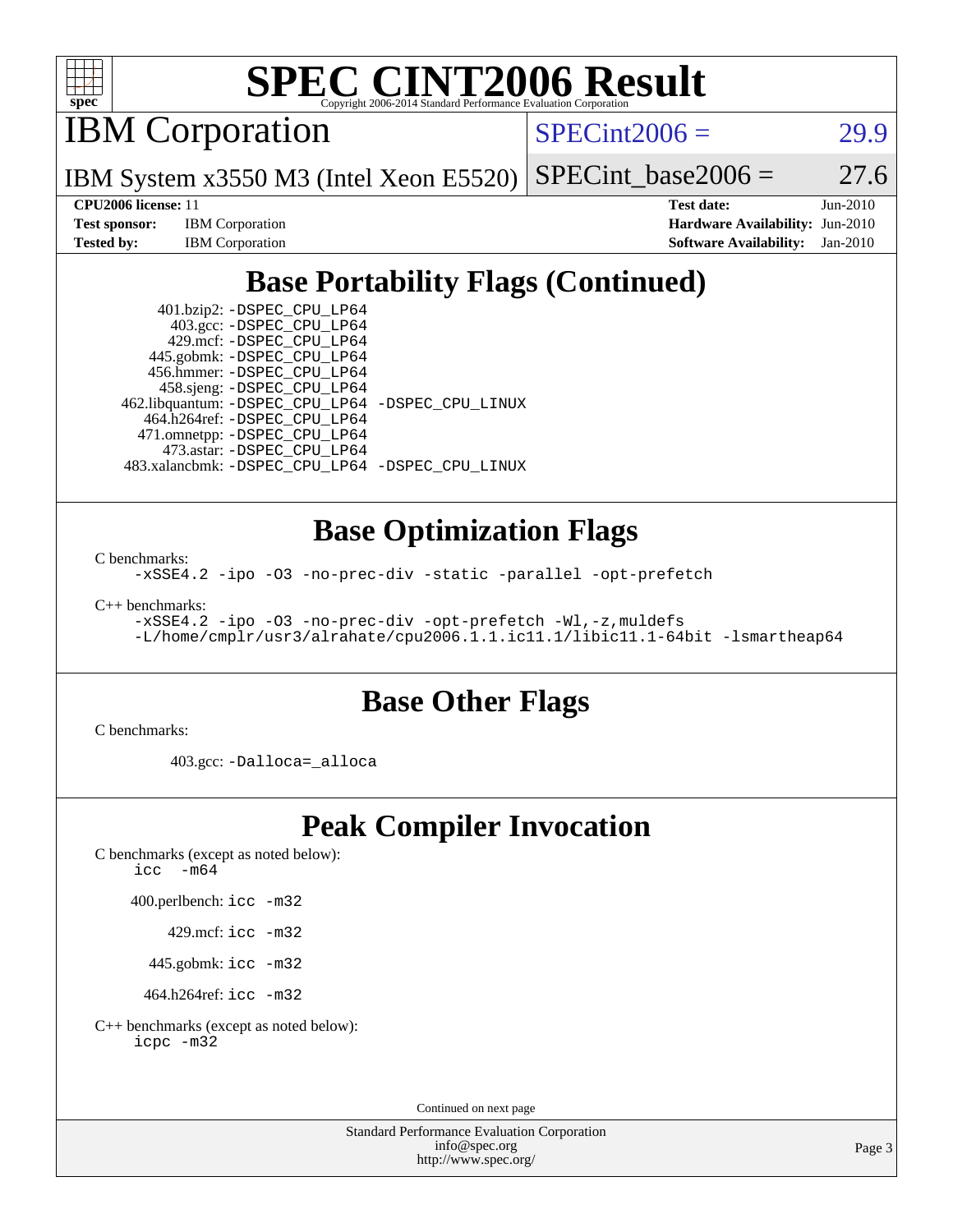

# **[SPEC CINT2006 Result](http://www.spec.org/auto/cpu2006/Docs/result-fields.html#SPECCINT2006Result)**

IBM Corporation

 $SPECint2006 = 29.9$  $SPECint2006 = 29.9$ 

IBM System x3550 M3 (Intel Xeon E5520)  $SPECTnt_base2006 = 27.6$ 

**[Test sponsor:](http://www.spec.org/auto/cpu2006/Docs/result-fields.html#Testsponsor)** IBM Corporation **[Hardware Availability:](http://www.spec.org/auto/cpu2006/Docs/result-fields.html#HardwareAvailability)** Jun-2010

**[CPU2006 license:](http://www.spec.org/auto/cpu2006/Docs/result-fields.html#CPU2006license)** 11 **[Test date:](http://www.spec.org/auto/cpu2006/Docs/result-fields.html#Testdate)** Jun-2010 **[Tested by:](http://www.spec.org/auto/cpu2006/Docs/result-fields.html#Testedby)** IBM Corporation **[Software Availability:](http://www.spec.org/auto/cpu2006/Docs/result-fields.html#SoftwareAvailability)** Jan-2010

# **[Peak Compiler Invocation \(Continued\)](http://www.spec.org/auto/cpu2006/Docs/result-fields.html#PeakCompilerInvocation)**

473.astar: [icpc -m64](http://www.spec.org/cpu2006/results/res2010q3/cpu2006-20100719-12529.flags.html#user_peakCXXLD473_astar_intel_icpc_64bit_fc66a5337ce925472a5c54ad6a0de310)

#### **[Peak Portability Flags](http://www.spec.org/auto/cpu2006/Docs/result-fields.html#PeakPortabilityFlags)**

 400.perlbench: [-DSPEC\\_CPU\\_LINUX\\_IA32](http://www.spec.org/cpu2006/results/res2010q3/cpu2006-20100719-12529.flags.html#b400.perlbench_peakCPORTABILITY_DSPEC_CPU_LINUX_IA32) 401.bzip2: [-DSPEC\\_CPU\\_LP64](http://www.spec.org/cpu2006/results/res2010q3/cpu2006-20100719-12529.flags.html#suite_peakPORTABILITY401_bzip2_DSPEC_CPU_LP64)

 403.gcc: [-DSPEC\\_CPU\\_LP64](http://www.spec.org/cpu2006/results/res2010q3/cpu2006-20100719-12529.flags.html#suite_peakPORTABILITY403_gcc_DSPEC_CPU_LP64) 456.hmmer: [-DSPEC\\_CPU\\_LP64](http://www.spec.org/cpu2006/results/res2010q3/cpu2006-20100719-12529.flags.html#suite_peakPORTABILITY456_hmmer_DSPEC_CPU_LP64) 458.sjeng: [-DSPEC\\_CPU\\_LP64](http://www.spec.org/cpu2006/results/res2010q3/cpu2006-20100719-12529.flags.html#suite_peakPORTABILITY458_sjeng_DSPEC_CPU_LP64) 462.libquantum: [-DSPEC\\_CPU\\_LP64](http://www.spec.org/cpu2006/results/res2010q3/cpu2006-20100719-12529.flags.html#suite_peakPORTABILITY462_libquantum_DSPEC_CPU_LP64) [-DSPEC\\_CPU\\_LINUX](http://www.spec.org/cpu2006/results/res2010q3/cpu2006-20100719-12529.flags.html#b462.libquantum_peakCPORTABILITY_DSPEC_CPU_LINUX) 473.astar: [-DSPEC\\_CPU\\_LP64](http://www.spec.org/cpu2006/results/res2010q3/cpu2006-20100719-12529.flags.html#suite_peakPORTABILITY473_astar_DSPEC_CPU_LP64) 483.xalancbmk: [-DSPEC\\_CPU\\_LINUX](http://www.spec.org/cpu2006/results/res2010q3/cpu2006-20100719-12529.flags.html#b483.xalancbmk_peakCXXPORTABILITY_DSPEC_CPU_LINUX)

## **[Peak Optimization Flags](http://www.spec.org/auto/cpu2006/Docs/result-fields.html#PeakOptimizationFlags)**

[C benchmarks](http://www.spec.org/auto/cpu2006/Docs/result-fields.html#Cbenchmarks):

 400.perlbench: [-xSSE4.2](http://www.spec.org/cpu2006/results/res2010q3/cpu2006-20100719-12529.flags.html#user_peakPASS2_CFLAGSPASS2_LDCFLAGS400_perlbench_f-xSSE42_f91528193cf0b216347adb8b939d4107)(pass 2) [-prof-gen](http://www.spec.org/cpu2006/results/res2010q3/cpu2006-20100719-12529.flags.html#user_peakPASS1_CFLAGSPASS1_LDCFLAGS400_perlbench_prof_gen_e43856698f6ca7b7e442dfd80e94a8fc)(pass 1) [-ipo](http://www.spec.org/cpu2006/results/res2010q3/cpu2006-20100719-12529.flags.html#user_peakPASS2_CFLAGSPASS2_LDCFLAGS400_perlbench_f-ipo)(pass 2) [-O3](http://www.spec.org/cpu2006/results/res2010q3/cpu2006-20100719-12529.flags.html#user_peakPASS2_CFLAGSPASS2_LDCFLAGS400_perlbench_f-O3)(pass 2) [-no-prec-div](http://www.spec.org/cpu2006/results/res2010q3/cpu2006-20100719-12529.flags.html#user_peakPASS2_CFLAGSPASS2_LDCFLAGS400_perlbench_f-no-prec-div)(pass 2) [-static](http://www.spec.org/cpu2006/results/res2010q3/cpu2006-20100719-12529.flags.html#user_peakPASS2_CFLAGSPASS2_LDCFLAGS400_perlbench_f-static)(pass 2) [-prof-use](http://www.spec.org/cpu2006/results/res2010q3/cpu2006-20100719-12529.flags.html#user_peakPASS2_CFLAGSPASS2_LDCFLAGS400_perlbench_prof_use_bccf7792157ff70d64e32fe3e1250b55)(pass 2) [-ansi-alias](http://www.spec.org/cpu2006/results/res2010q3/cpu2006-20100719-12529.flags.html#user_peakCOPTIMIZE400_perlbench_f-ansi-alias) [-opt-prefetch](http://www.spec.org/cpu2006/results/res2010q3/cpu2006-20100719-12529.flags.html#user_peakCOPTIMIZE400_perlbench_f-opt-prefetch) 401.bzip2: [-xSSE4.2](http://www.spec.org/cpu2006/results/res2010q3/cpu2006-20100719-12529.flags.html#user_peakPASS2_CFLAGSPASS2_LDCFLAGS401_bzip2_f-xSSE42_f91528193cf0b216347adb8b939d4107)(pass 2) [-prof-gen](http://www.spec.org/cpu2006/results/res2010q3/cpu2006-20100719-12529.flags.html#user_peakPASS1_CFLAGSPASS1_LDCFLAGS401_bzip2_prof_gen_e43856698f6ca7b7e442dfd80e94a8fc)(pass 1) [-ipo](http://www.spec.org/cpu2006/results/res2010q3/cpu2006-20100719-12529.flags.html#user_peakPASS2_CFLAGSPASS2_LDCFLAGS401_bzip2_f-ipo)(pass 2) [-O3](http://www.spec.org/cpu2006/results/res2010q3/cpu2006-20100719-12529.flags.html#user_peakPASS2_CFLAGSPASS2_LDCFLAGS401_bzip2_f-O3)(pass 2) [-no-prec-div](http://www.spec.org/cpu2006/results/res2010q3/cpu2006-20100719-12529.flags.html#user_peakCOPTIMIZEPASS2_CFLAGSPASS2_LDCFLAGS401_bzip2_f-no-prec-div) [-static](http://www.spec.org/cpu2006/results/res2010q3/cpu2006-20100719-12529.flags.html#user_peakPASS2_CFLAGSPASS2_LDCFLAGS401_bzip2_f-static)(pass 2) [-prof-use](http://www.spec.org/cpu2006/results/res2010q3/cpu2006-20100719-12529.flags.html#user_peakPASS2_CFLAGSPASS2_LDCFLAGS401_bzip2_prof_use_bccf7792157ff70d64e32fe3e1250b55)(pass 2) [-auto-ilp32](http://www.spec.org/cpu2006/results/res2010q3/cpu2006-20100719-12529.flags.html#user_peakCOPTIMIZE401_bzip2_f-auto-ilp32) [-opt-prefetch](http://www.spec.org/cpu2006/results/res2010q3/cpu2006-20100719-12529.flags.html#user_peakCOPTIMIZE401_bzip2_f-opt-prefetch) [-ansi-alias](http://www.spec.org/cpu2006/results/res2010q3/cpu2006-20100719-12529.flags.html#user_peakCOPTIMIZE401_bzip2_f-ansi-alias) 403.gcc: [-xSSE4.2](http://www.spec.org/cpu2006/results/res2010q3/cpu2006-20100719-12529.flags.html#user_peakCOPTIMIZE403_gcc_f-xSSE42_f91528193cf0b216347adb8b939d4107) [-ipo](http://www.spec.org/cpu2006/results/res2010q3/cpu2006-20100719-12529.flags.html#user_peakCOPTIMIZE403_gcc_f-ipo) [-O3](http://www.spec.org/cpu2006/results/res2010q3/cpu2006-20100719-12529.flags.html#user_peakCOPTIMIZE403_gcc_f-O3) [-no-prec-div](http://www.spec.org/cpu2006/results/res2010q3/cpu2006-20100719-12529.flags.html#user_peakCOPTIMIZE403_gcc_f-no-prec-div) [-static](http://www.spec.org/cpu2006/results/res2010q3/cpu2006-20100719-12529.flags.html#user_peakCOPTIMIZE403_gcc_f-static) [-inline-calloc](http://www.spec.org/cpu2006/results/res2010q3/cpu2006-20100719-12529.flags.html#user_peakCOPTIMIZE403_gcc_f-inline-calloc) [-opt-malloc-options=3](http://www.spec.org/cpu2006/results/res2010q3/cpu2006-20100719-12529.flags.html#user_peakCOPTIMIZE403_gcc_f-opt-malloc-options_13ab9b803cf986b4ee62f0a5998c2238) [-auto-ilp32](http://www.spec.org/cpu2006/results/res2010q3/cpu2006-20100719-12529.flags.html#user_peakCOPTIMIZE403_gcc_f-auto-ilp32) 429.mcf: [-xSSE4.2](http://www.spec.org/cpu2006/results/res2010q3/cpu2006-20100719-12529.flags.html#user_peakCOPTIMIZE429_mcf_f-xSSE42_f91528193cf0b216347adb8b939d4107) [-ipo](http://www.spec.org/cpu2006/results/res2010q3/cpu2006-20100719-12529.flags.html#user_peakCOPTIMIZE429_mcf_f-ipo) [-O3](http://www.spec.org/cpu2006/results/res2010q3/cpu2006-20100719-12529.flags.html#user_peakCOPTIMIZE429_mcf_f-O3) [-no-prec-div](http://www.spec.org/cpu2006/results/res2010q3/cpu2006-20100719-12529.flags.html#user_peakCOPTIMIZE429_mcf_f-no-prec-div) [-static](http://www.spec.org/cpu2006/results/res2010q3/cpu2006-20100719-12529.flags.html#user_peakCOPTIMIZE429_mcf_f-static) [-opt-prefetch](http://www.spec.org/cpu2006/results/res2010q3/cpu2006-20100719-12529.flags.html#user_peakCOPTIMIZE429_mcf_f-opt-prefetch) 445.gobmk: [-xSSE4.2](http://www.spec.org/cpu2006/results/res2010q3/cpu2006-20100719-12529.flags.html#user_peakPASS2_CFLAGSPASS2_LDCFLAGS445_gobmk_f-xSSE42_f91528193cf0b216347adb8b939d4107)(pass 2) [-prof-gen](http://www.spec.org/cpu2006/results/res2010q3/cpu2006-20100719-12529.flags.html#user_peakPASS1_CFLAGSPASS1_LDCFLAGS445_gobmk_prof_gen_e43856698f6ca7b7e442dfd80e94a8fc)(pass 1) [-prof-use](http://www.spec.org/cpu2006/results/res2010q3/cpu2006-20100719-12529.flags.html#user_peakPASS2_CFLAGSPASS2_LDCFLAGS445_gobmk_prof_use_bccf7792157ff70d64e32fe3e1250b55)(pass 2) [-O2](http://www.spec.org/cpu2006/results/res2010q3/cpu2006-20100719-12529.flags.html#user_peakCOPTIMIZE445_gobmk_f-O2) [-ipo](http://www.spec.org/cpu2006/results/res2010q3/cpu2006-20100719-12529.flags.html#user_peakCOPTIMIZE445_gobmk_f-ipo) [-no-prec-div](http://www.spec.org/cpu2006/results/res2010q3/cpu2006-20100719-12529.flags.html#user_peakCOPTIMIZE445_gobmk_f-no-prec-div) [-ansi-alias](http://www.spec.org/cpu2006/results/res2010q3/cpu2006-20100719-12529.flags.html#user_peakCOPTIMIZE445_gobmk_f-ansi-alias) 456.hmmer: [-xSSE4.2](http://www.spec.org/cpu2006/results/res2010q3/cpu2006-20100719-12529.flags.html#user_peakCOPTIMIZE456_hmmer_f-xSSE42_f91528193cf0b216347adb8b939d4107) [-ipo](http://www.spec.org/cpu2006/results/res2010q3/cpu2006-20100719-12529.flags.html#user_peakCOPTIMIZE456_hmmer_f-ipo) [-O3](http://www.spec.org/cpu2006/results/res2010q3/cpu2006-20100719-12529.flags.html#user_peakCOPTIMIZE456_hmmer_f-O3) [-no-prec-div](http://www.spec.org/cpu2006/results/res2010q3/cpu2006-20100719-12529.flags.html#user_peakCOPTIMIZE456_hmmer_f-no-prec-div) [-static](http://www.spec.org/cpu2006/results/res2010q3/cpu2006-20100719-12529.flags.html#user_peakCOPTIMIZE456_hmmer_f-static) [-unroll2](http://www.spec.org/cpu2006/results/res2010q3/cpu2006-20100719-12529.flags.html#user_peakCOPTIMIZE456_hmmer_f-unroll_784dae83bebfb236979b41d2422d7ec2) [-ansi-alias](http://www.spec.org/cpu2006/results/res2010q3/cpu2006-20100719-12529.flags.html#user_peakCOPTIMIZE456_hmmer_f-ansi-alias) [-auto-ilp32](http://www.spec.org/cpu2006/results/res2010q3/cpu2006-20100719-12529.flags.html#user_peakCOPTIMIZE456_hmmer_f-auto-ilp32) 458.sjeng: [-xSSE4.2](http://www.spec.org/cpu2006/results/res2010q3/cpu2006-20100719-12529.flags.html#user_peakPASS2_CFLAGSPASS2_LDCFLAGS458_sjeng_f-xSSE42_f91528193cf0b216347adb8b939d4107)(pass 2) [-prof-gen](http://www.spec.org/cpu2006/results/res2010q3/cpu2006-20100719-12529.flags.html#user_peakPASS1_CFLAGSPASS1_LDCFLAGS458_sjeng_prof_gen_e43856698f6ca7b7e442dfd80e94a8fc)(pass 1) [-ipo](http://www.spec.org/cpu2006/results/res2010q3/cpu2006-20100719-12529.flags.html#user_peakPASS2_CFLAGSPASS2_LDCFLAGS458_sjeng_f-ipo)(pass 2) [-O3](http://www.spec.org/cpu2006/results/res2010q3/cpu2006-20100719-12529.flags.html#user_peakPASS2_CFLAGSPASS2_LDCFLAGS458_sjeng_f-O3)(pass 2) [-no-prec-div](http://www.spec.org/cpu2006/results/res2010q3/cpu2006-20100719-12529.flags.html#user_peakPASS2_CFLAGSPASS2_LDCFLAGS458_sjeng_f-no-prec-div)(pass 2) [-static](http://www.spec.org/cpu2006/results/res2010q3/cpu2006-20100719-12529.flags.html#user_peakPASS2_CFLAGSPASS2_LDCFLAGS458_sjeng_f-static)(pass 2) [-prof-use](http://www.spec.org/cpu2006/results/res2010q3/cpu2006-20100719-12529.flags.html#user_peakPASS2_CFLAGSPASS2_LDCFLAGS458_sjeng_prof_use_bccf7792157ff70d64e32fe3e1250b55)(pass 2) [-unroll4](http://www.spec.org/cpu2006/results/res2010q3/cpu2006-20100719-12529.flags.html#user_peakCOPTIMIZE458_sjeng_f-unroll_4e5e4ed65b7fd20bdcd365bec371b81f) 462.libquantum: [-xSSE4.2](http://www.spec.org/cpu2006/results/res2010q3/cpu2006-20100719-12529.flags.html#user_peakCOPTIMIZE462_libquantum_f-xSSE42_f91528193cf0b216347adb8b939d4107) [-ipo](http://www.spec.org/cpu2006/results/res2010q3/cpu2006-20100719-12529.flags.html#user_peakCOPTIMIZE462_libquantum_f-ipo) [-O3](http://www.spec.org/cpu2006/results/res2010q3/cpu2006-20100719-12529.flags.html#user_peakCOPTIMIZE462_libquantum_f-O3) [-no-prec-div](http://www.spec.org/cpu2006/results/res2010q3/cpu2006-20100719-12529.flags.html#user_peakCOPTIMIZE462_libquantum_f-no-prec-div) [-static](http://www.spec.org/cpu2006/results/res2010q3/cpu2006-20100719-12529.flags.html#user_peakCOPTIMIZE462_libquantum_f-static) [-parallel](http://www.spec.org/cpu2006/results/res2010q3/cpu2006-20100719-12529.flags.html#user_peakCOPTIMIZE462_libquantum_f-parallel) [-opt-prefetch](http://www.spec.org/cpu2006/results/res2010q3/cpu2006-20100719-12529.flags.html#user_peakCOPTIMIZE462_libquantum_f-opt-prefetch) [-par-schedule-static=32768](http://www.spec.org/cpu2006/results/res2010q3/cpu2006-20100719-12529.flags.html#user_peakCOPTIMIZE462_libquantum_f-par-schedule_9386bcd99ba64e99ee01d1aafefddd14) [-ansi-alias](http://www.spec.org/cpu2006/results/res2010q3/cpu2006-20100719-12529.flags.html#user_peakCOPTIMIZE462_libquantum_f-ansi-alias) 464.h264ref: [-xSSE4.2](http://www.spec.org/cpu2006/results/res2010q3/cpu2006-20100719-12529.flags.html#user_peakPASS2_CFLAGSPASS2_LDCFLAGS464_h264ref_f-xSSE42_f91528193cf0b216347adb8b939d4107)(pass 2) [-prof-gen](http://www.spec.org/cpu2006/results/res2010q3/cpu2006-20100719-12529.flags.html#user_peakPASS1_CFLAGSPASS1_LDCFLAGS464_h264ref_prof_gen_e43856698f6ca7b7e442dfd80e94a8fc)(pass 1) [-ipo](http://www.spec.org/cpu2006/results/res2010q3/cpu2006-20100719-12529.flags.html#user_peakPASS2_CFLAGSPASS2_LDCFLAGS464_h264ref_f-ipo)(pass 2) [-O3](http://www.spec.org/cpu2006/results/res2010q3/cpu2006-20100719-12529.flags.html#user_peakPASS2_CFLAGSPASS2_LDCFLAGS464_h264ref_f-O3)(pass 2) [-no-prec-div](http://www.spec.org/cpu2006/results/res2010q3/cpu2006-20100719-12529.flags.html#user_peakPASS2_CFLAGSPASS2_LDCFLAGS464_h264ref_f-no-prec-div)(pass 2) [-static](http://www.spec.org/cpu2006/results/res2010q3/cpu2006-20100719-12529.flags.html#user_peakPASS2_CFLAGSPASS2_LDCFLAGS464_h264ref_f-static)(pass 2) [-prof-use](http://www.spec.org/cpu2006/results/res2010q3/cpu2006-20100719-12529.flags.html#user_peakPASS2_CFLAGSPASS2_LDCFLAGS464_h264ref_prof_use_bccf7792157ff70d64e32fe3e1250b55)(pass 2) [-unroll2](http://www.spec.org/cpu2006/results/res2010q3/cpu2006-20100719-12529.flags.html#user_peakCOPTIMIZE464_h264ref_f-unroll_784dae83bebfb236979b41d2422d7ec2) [-ansi-alias](http://www.spec.org/cpu2006/results/res2010q3/cpu2006-20100719-12529.flags.html#user_peakCOPTIMIZE464_h264ref_f-ansi-alias)

Continued on next page

Standard Performance Evaluation Corporation [info@spec.org](mailto:info@spec.org) <http://www.spec.org/>